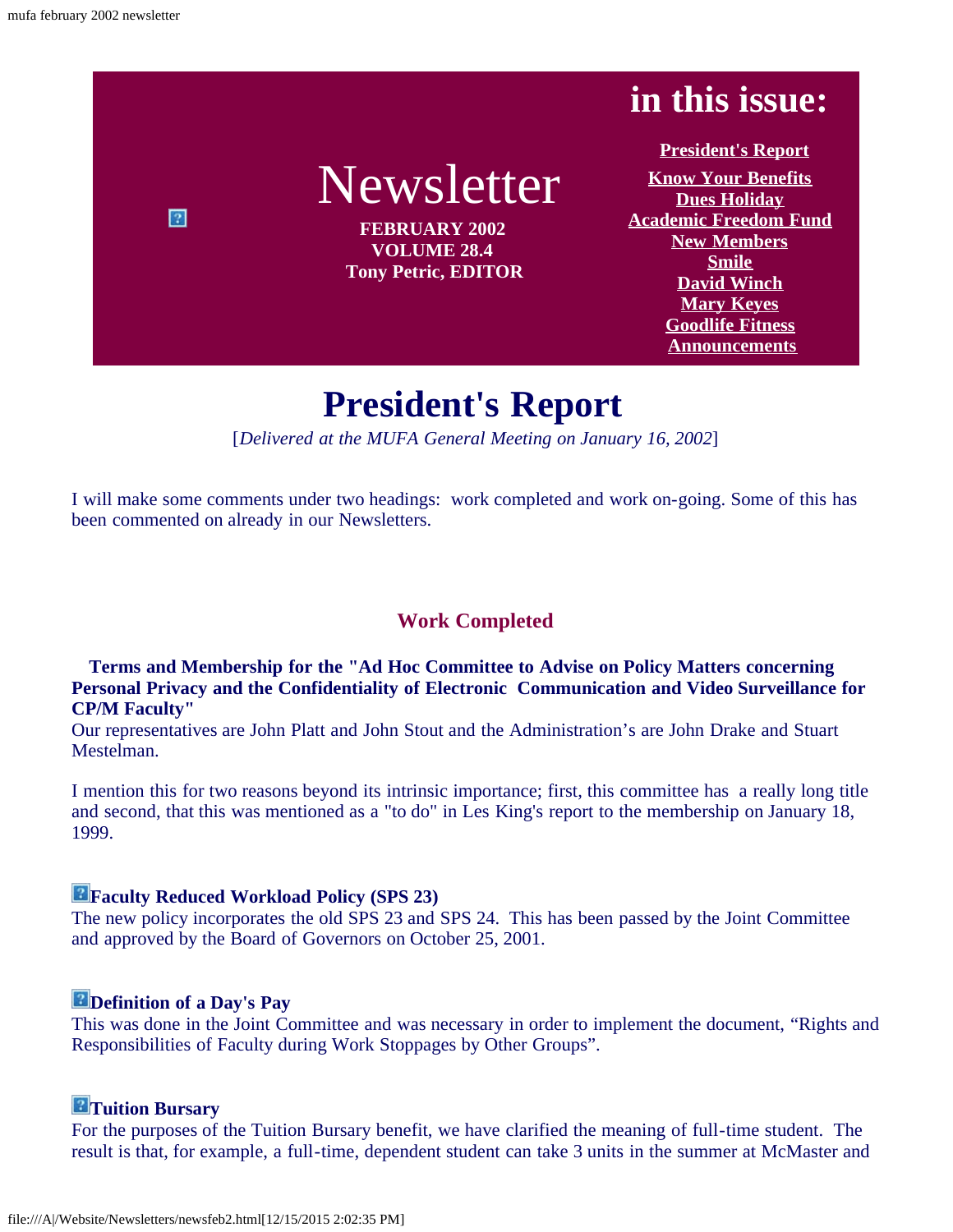### qualify for the tuition bursary.

### **Letter of Understanding (Pension Surplus Sharing Settlement Agreement)**

The final Letter of Understanding was signed on 25 July 2001.

# **Sexual Harassment/Anti-Discrimination Policies**

The original revision to these policies by Virginia Aksan and Rhoda Howard-Hassmann was unanimously supported by two previous MUFA Executives. However, the Senate Committee on Human Rights amended the document to a position not supported by the previous or the current Executive. This amended version was in essence passed by Senate after a thorough airing of the issues.

# **50th Anniversary Luncheon**

About 140 of past and current Executive members with their guests attended a lunch at LIUNA Station on 18 November 2001 to celebrate 50 years of MUFA. Goldwyn French from the first Executive Committee (1951/1952) was present. Hank Jacek addressed the assembly (his speech was printed in our last Newsletter) and Les Robb was thanked by all for his work on the Pension Surplus Distribution.

### **Work on-going**

### **Guidelines for the Implementation of Load Teaching in Part-Time Degree Studies** (Faculty Handbook, p. C\*42)

There is a joint Senate/MUFA Committee to review these Guidelines. Senate members on the Committee are N. Agarwal and R. Lenton. We will be selecting our representatives at the next Executive meeting.

### **Ad Hoc University Hearings Committee**

Our representatives, N. Agarwal and D. Hitchcock, met with the Executive on 1 May 2001 to discuss the work of this Committee. They are charged to report when there is progress.

#### **Long Term Disability (LTD)**

You may have noticed a recent large increase in your premiums for this (self-funded) benefit. We are trying to change the terms and conditions for this, but are running into some difficulties as this is a University benefit and all parties have to agree to the changes. I remark here that other Faculty Associations are in a similar position.

# *Ad Hoc* **Committee to Review the University Library and Its Relationship to McMaster's**

**Academic Mission**, chaired by Virginia Aksan

We have met with Virginia to make our concerns known and have forwarded to her any suggestions that we have received. The MUFA Librarians have prepared a submission for the Committee's consideration.

### **Documents Sent to External Referees for Tenure and Promotion**

We have recommended that a candidate be allowed to include a personal statement in the package which is sent to External Referees for the purpose of Tenure and/or Promotion. This is in the Provost's basket now.

**Replacement for the** *Courier*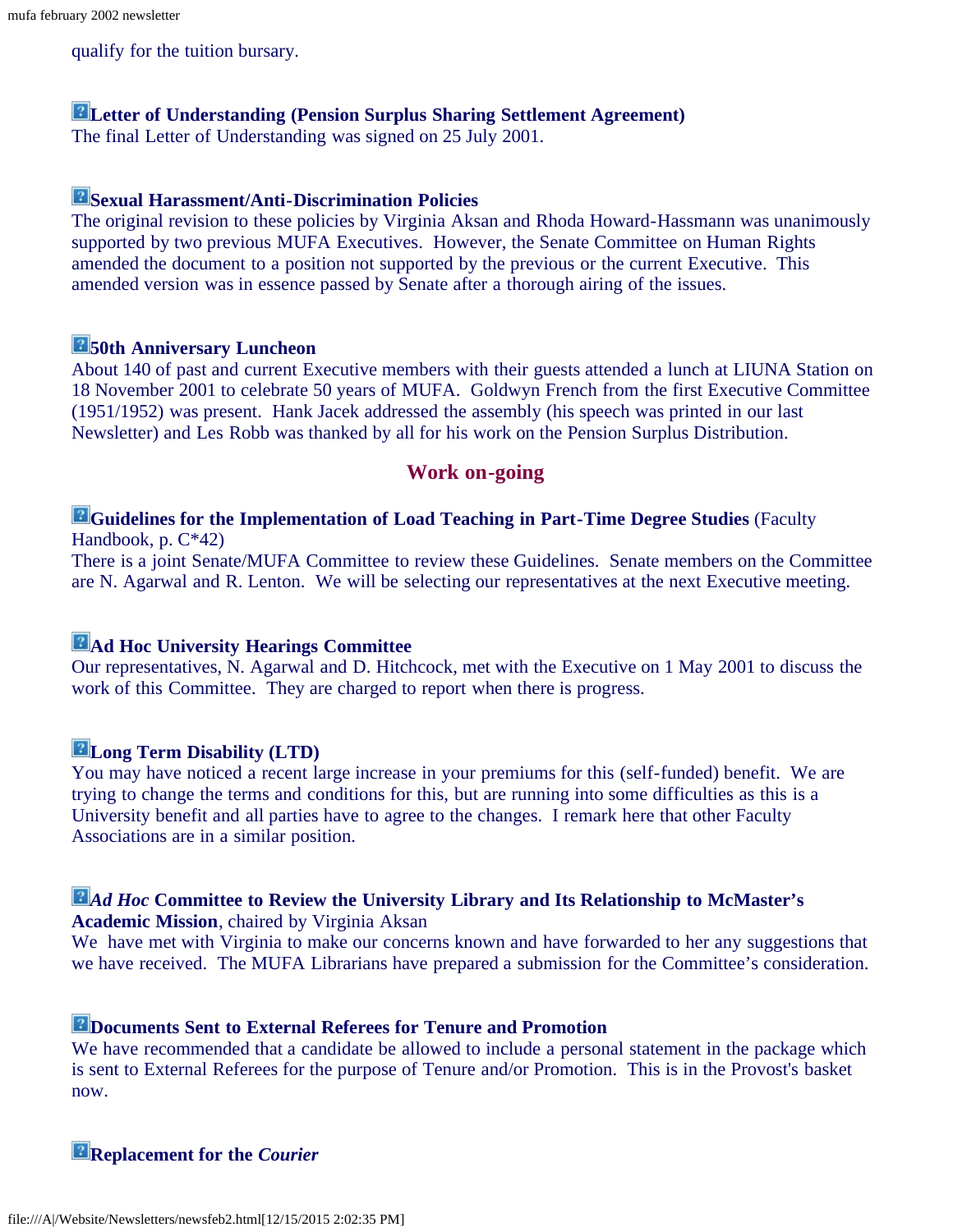We continue to urge that the University Public Relations Department act quickly to provide the community with a monthly publication accessible to all. Some of our members really need the outlet of a letters to the editor column!

Let me close by stating that I appreciate the hard work and commitment to MUFA of the current Executive.

> *Tom Davison MUFA President*

> > $|2|$



*Ambulance and Nursing Services*

<span id="page-2-0"></span>The following is covered by your Major Medical Plan.

**lace** licensed ambulance service for transportation to and from the nearest qualified hospital

lacktriangleright air ambulance service for transportation to the nearest qualified hospital for emergency care

**EX** out-of-hospital services of a private duty registered nurse or a registered trained attendant, other than a close relative, in the amount of 40% of the first \$25,000 (maximum \$10,000) of eligible expenses and where expenses in any one case exceed \$25,000, 80% of the next \$25,000 (maximum \$20,000)of eligible expenses. Each year after a claim has been paid, one-half of the amount utilized is reinstated. Hence, after 2 years with no claims, your entitlement is returned to the full coverage, or pre-claim limit. Please contact the Benefits Section for the required health Questionnaire for completion by a physician and/or further information.

### $|2\rangle$

# <span id="page-2-1"></span>**MUFA Dues Waived for Month of March**

MUFA members will see a slightly larger paycheque in the month of March. At its regular meeting on February 12, 2002, the Executive of the McMaster University Faculty Association voted unanimously to reduce the mill rate from 5.1 to 0 for the month of March. A surplus of income over expenditures for this fiscal year is projected in the Nine-Month Budget review 2001/02. In addition, MUFA reserves continue to be in a healthy state.

# $\left|2\right\rangle$ **CAUT Academic Freedom Fund**

<span id="page-2-2"></span>At the CAUT Council meeting in Ottawa this fall, delegates voted to create a CAUT Academic Freedom Fund to help CAUT and its local associations vigorously defend academic freedom. Each member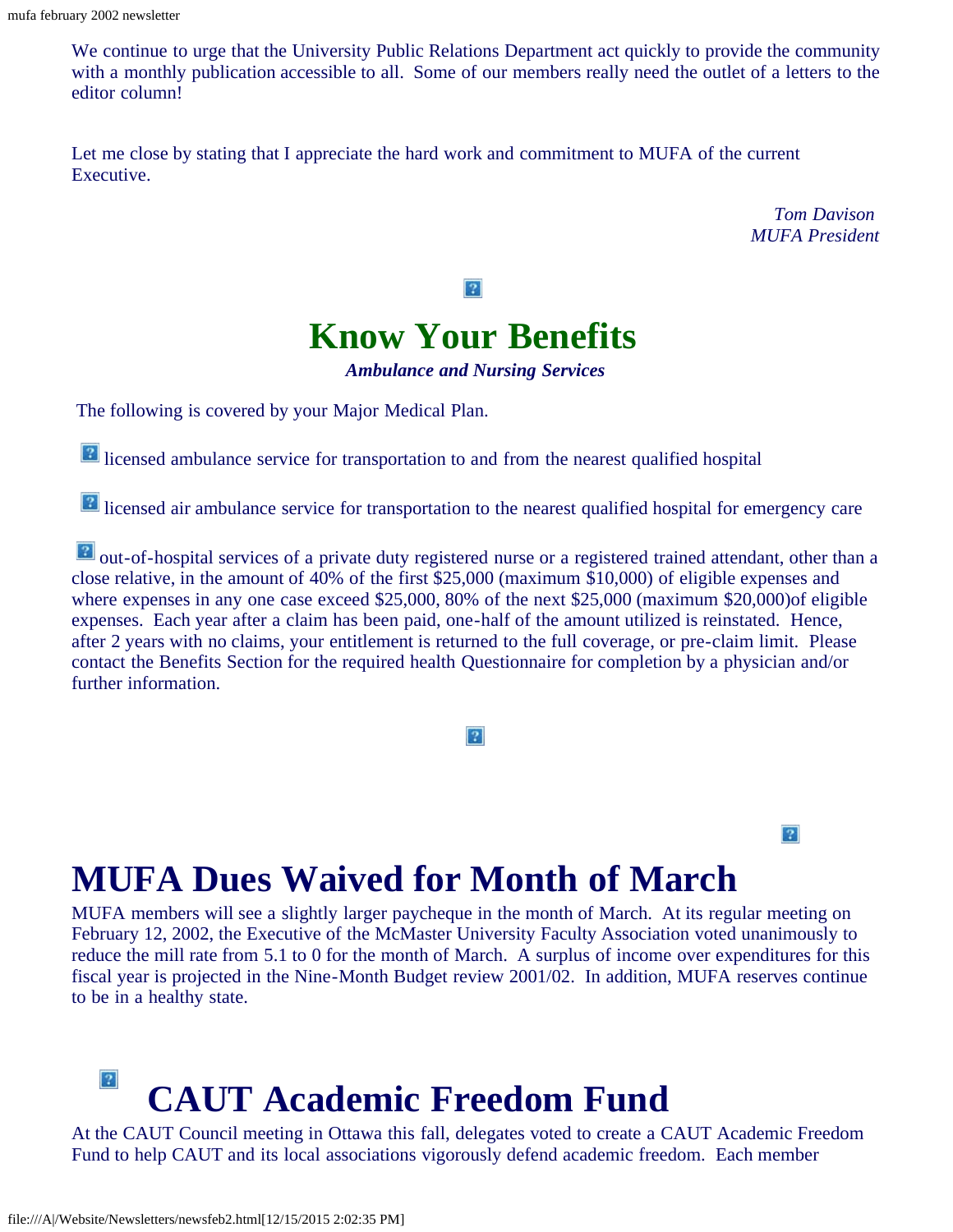association of CAUT is a member of the fund, with the CAUT Executive serving as fund trustees. The fund will rely entirely on donations which will be sought from member associations, foundations, as well as individuals. Application has been made for the Fund to be accorded charitable status.

As a member association of CAUT, the MUFA Executive voted unanimously to donate \$10,000 to the CAUT Fund. Future donations to the fund will be discussed on a yearly basis.

 $|2\rangle$ **Westdale Sabbatical House for Rent.** July 2002 to July 2003. Secluded ravine setting. Perfect for academic family or couple. Fully furnished and equipped. Walk to McMaster. For more information phone 905-525-9140, ext. 27304. Please see: www.math.mcmaster.ca/tom/housead.html.

<span id="page-3-0"></span>**Housing Wanted.** Retired academic from New Zealand is interested in accommodations for 6-12 months. Non-smokers. No children or pets. Looking for a quiet location. If you are interested in renting your house or apartment during your research leave, please contact John Schumaker at j.schumaker@paradise.net.nz

# Welcome New Members

<span id="page-3-1"></span>

| <b>Mohamed Bakr</b>   | Electrical & Computer Eng   |  |
|-----------------------|-----------------------------|--|
| <b>Ian Bruce</b>      | Electrical & Computer Eng   |  |
| <b>Sarah Dickson</b>  | Civil Engineering           |  |
| Carlos Filipe         | <b>Chemical Engineering</b> |  |
| Wolfram Kahl          | Computing & Software        |  |
| <b>Brian King</b>     | Physics & Astronomy         |  |
| Michael Knowles       | Divnity College             |  |
| Vian S. Mohialdin     | Pathology                   |  |
| Ken Norrie            | Econimics/Provost           |  |
| Joanna Pierazzo       | <b>Nursing</b>              |  |
| Lehana Thabane        | <b>CE&amp;B</b>             |  |
| <b>Geoff Werstuck</b> | Medicine                    |  |
| Chang Q. Xu           | <b>Engineering Physics</b>  |  |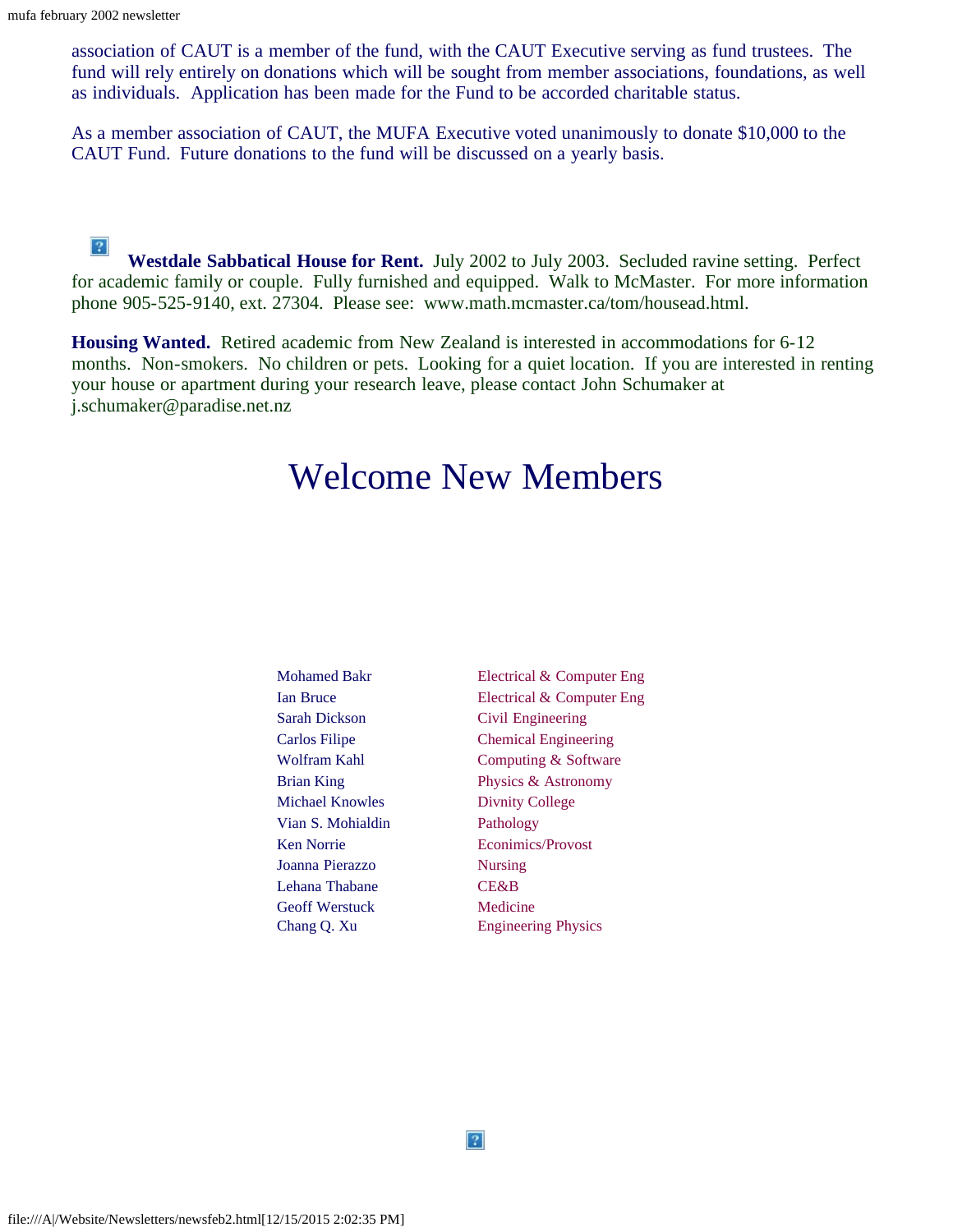An engineer, a physicist, and a mathematician are shown a pasture with a herd of sheep, and told to put them inside the smallest possible amount of fence. The engineer is first. He herds the sheep into a circle and then puts the fence around them, declaring "a circle will use the least fence for a given area, so this is the best solution." The physicist is next. She creates a circular fence of infinite radius around the sheep, and then draws the fence tight around the herd, declaring, "This will give the smallest circular fence around the herd." The mathematician is last. After giving the problem a little thought, he puts a small fence around himself and then declares, "I define myself to be on the outside."

#### $|2|$



 $|2|$ 

#### *[Delivered at the memorial gathering on February 13, 2002]*

<span id="page-4-0"></span>I am pleased and honoured to speak about David Winch and especially his role as an economist. David was a remarkable person, with his quick wit, clarity of thinking and debating ability. Even those with little contact with him, remember him vividly and with respect.

Graduate programmes were well developed in many areas of Science at McMaster in the 1950s, but in the early 1960s McMaster and some other Ontario universities were encouraged to introduce PhD programmes in the Arts. As part of the planning process, the Economics Department proposed making five senior appointments, each in a major area of the discipline. We believed the most important area was economic theory and started our search for a young, well-established theorist in 1965. We did not need to search long or far. David Winch, who had taught at the Universities of Saskatchewan and Alberta, and had already established a strong reputation as a microeconomic theorist, was on leave at the University of Toronto. In those days, there were no requirements for advertising, interviews and committee approvals, and once we decided that David was an ideal candidate for our theory position, Craig McIvor, who was our Chair at the time, simply spoke to David in Toronto. They agreed on terms very quickly, and although there was protracted negotiations with the University Administration about a sabbatical leave and pension arrangements, David accepted our offer and began his tenure at McMaster as Professor of Economics in 1966. The twenty-three years David spent here were certainly of benefit to the Department and McMaster generally, and I believe they were fulfilling to him as well.

David was awarded his PhD from the University of London in 1957 and quickly started publishing research well received by the profession. He followed in the tradition of eminent microeconomic and welfare economists in the UK, such as Alfred Marshall, John Hicks and A. C. Pigou, in that he employed elegant prose and a narrative style to present his research, using diagrams to illustrate his major findings and relegating the mathematical underpinnings to footnotes. He published several books, articles and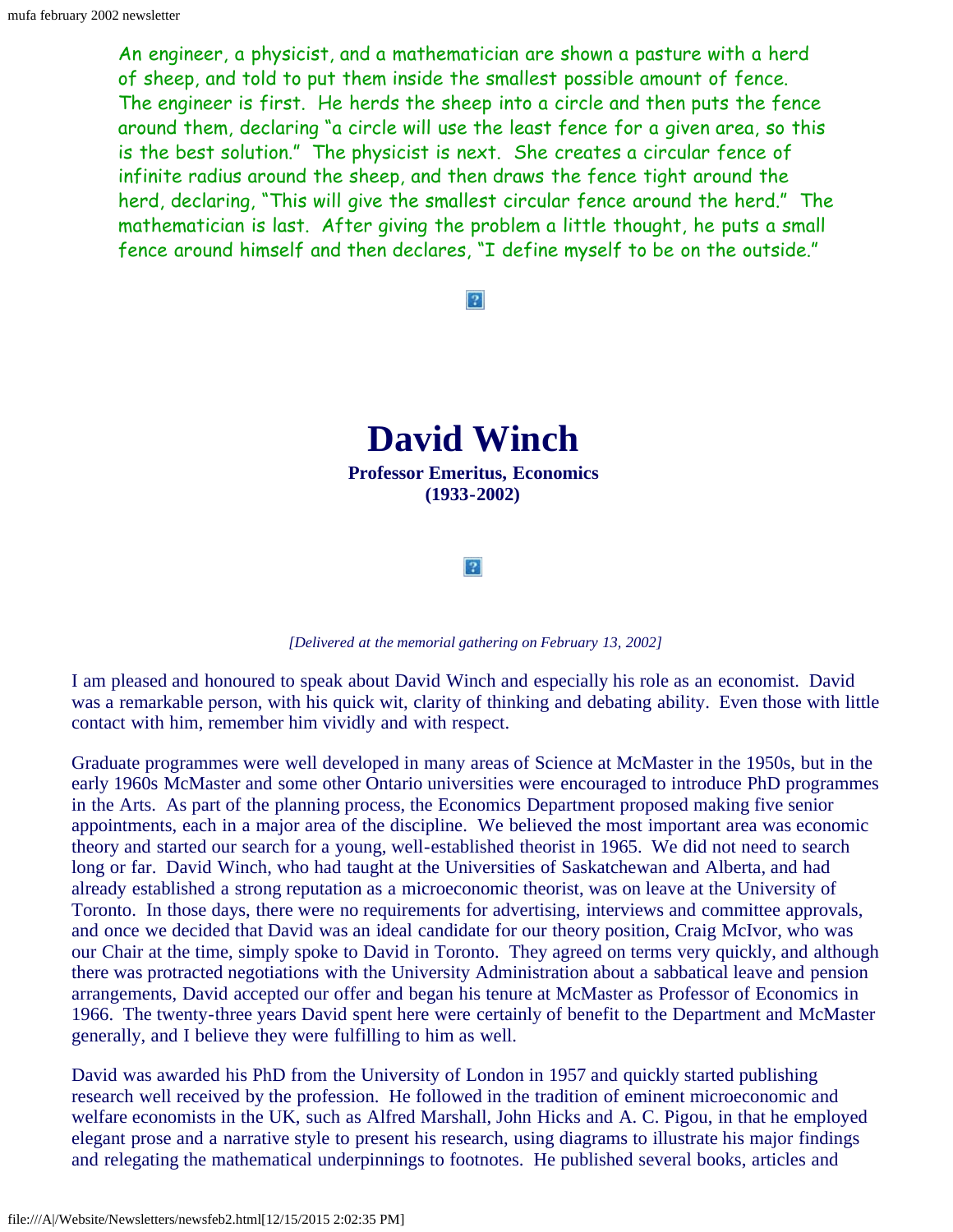reviews and I want to take note of three items that I consider to be his primary contributions to the Economics literature. His first book on highway planning was based on his doctoral dissertation and was a pioneering effort to bring economics to bear on public utility investments. His most important publication was his 1965 article in the American Economic Review on "Consumer's Surplus and Compensation Principle". This path breaking article brought together two important streams of research in Welfare Economics and was immediately placed on the reading lists of graduate classes in at least the US, UK and Canada. His book entitled Analytical Welfare Economics, published in 1973, also gained wide acceptance within the profession and was used in most courses on the topic in the three countries. In recognition of his superb scholarship, he was awarded a Killam Fellowship in 1971 (to work on the Welfare book), invited to give the prestigious Innis Lecture at the annual Canadian Economics Association Meetings in 1977 and made a Fellow of the Royal Society of Canada, also in 1977.

David made his presence known in the Department from the first week he arrived. We were aware of the level of his scholarship, but we were unprepared for his riddles, unique framework for analyzing issues and quick and sometimes devastating comments. We learned after the first year or two not to bite on the riddles and not to allow him to get us in his framework where the chances of winning an argument were much less than winning a fortune in Las Vegas. After about three years he became very helpful to his Economics colleagues and only used his formidable debating skills on visiting speakers, especially if they showed any arrogance, and in University-wide forums like Senate, Faculty Association meetings, and Board of Governors. Within the Department, David restricted his debating skill to programmes for the undergraduate society where two or more faculty members would debate an economic issue. In these instances he did not want to be assigned a "side" until a minute or two before the debate began. Regardless of the issue or other debaters, he was always on the winning side.

His increasingly supportive nature led to his election as Associate Chair and then as Chair in 1971, a position he held for six years. Before becoming Chair, he had written extensive Departmental by-laws which enhanced democratic procedures in the Department and have been largely adopted by other Departments over the years. From the standpoint of Department members, he was a superb Chair. David was fair, fought very hard, and largely successfully, for resources. He was also an excellent advocate for colleagues and staff when promotions were under consideration. David wrote very strong letters and made persuasive presentations before University committees. In summary, he was an excellent Chair and would have had very strong support for a third term if not precluded by University rules.

After his tenure as Chair, he continued to be active in seminars and gave aid to initiatives taken in the Department, but turned more of his attention to other institutions in the University and community, including the Faculty Association, the Ontario Economic Council, where he chaired several committees, the Canadian Economics Association where he served as vice-president, the Royal Society and the Ontario Confederation of University Faculty Associations (OCUFA). David also continued his primary research interest and published a book as he retired entitled Collective Bargaining and the Public Interest. This book was vintage Winch-elegant prose, no math or diagrams and took up many of the topics he researched at the beginning of his career.

I want to add a few more personal comments about David. First, he was a devoted parent. He talked often about Liz and Alex as they grew from children to adults and he took pride in their accomplishments at each stage. He no doubt had high standards, but he also demonstrated a light touch. I had many chances to observe his interactions with Alex and Liz. David often had evening meetings at his home because of his responsibilities as a single parent and on a few occasions our two families got together for picnics and games. In both of these settings, David's warmth and playful nature were a pleasure to observe.

In closing, I want to end where I began. David was one of the most impressive and unforgettable people I have met and it was a privilege to work with him — his wit, quick but thorough analysis of complex issues, flare for debate, combined with his support for the "underdog" and unbiased approach to decisions were qualities that commanded admiration and respect.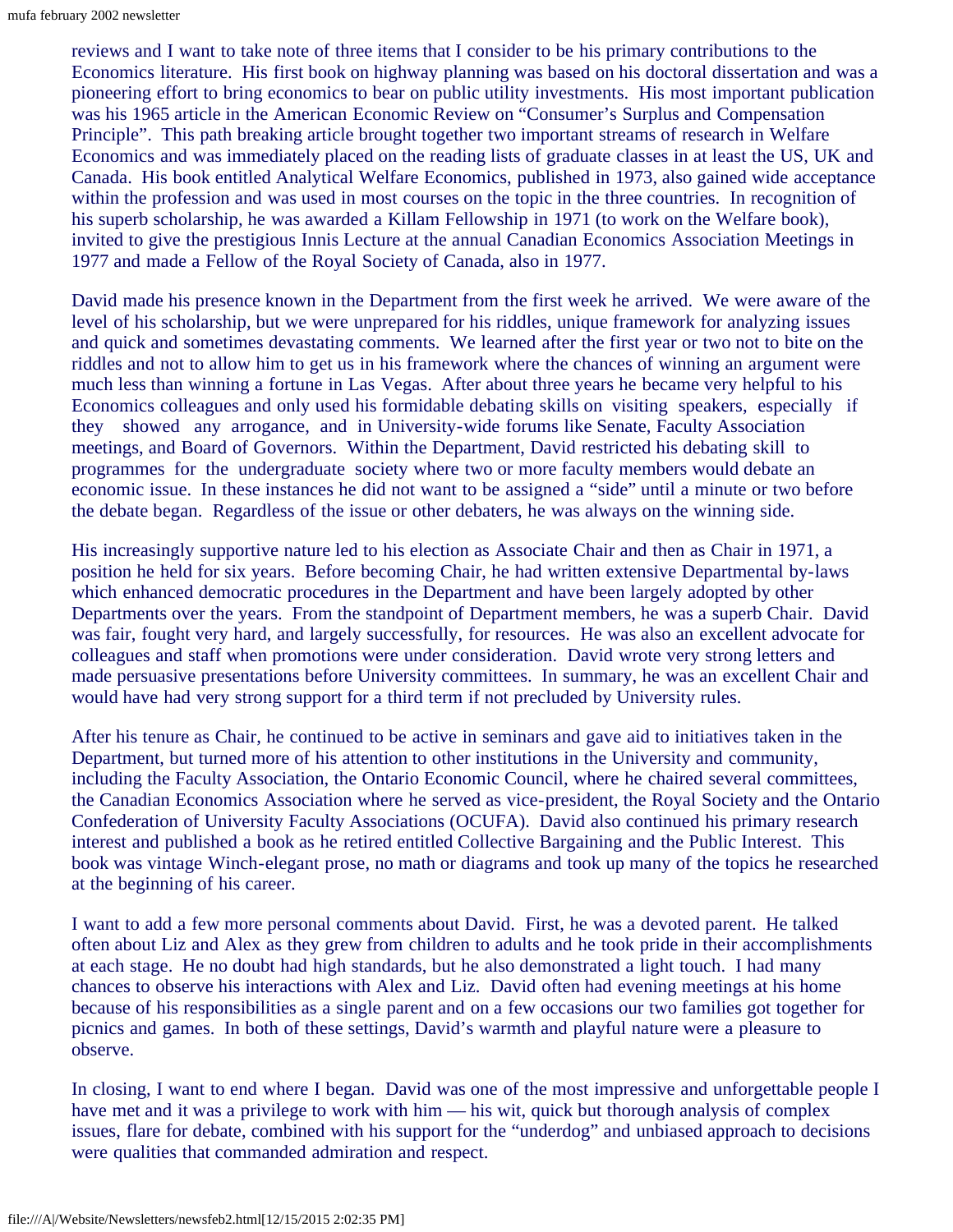$|2|$ 

*[David Winch served as President of the Faculty Association in 1981/82 and was an integral member of numerous MUFA Committees from 1967/68 until, and even after, his retirement in 1989.]*

> **Mary E. Keyes Associate Vice-President (University Affairs)**

# **1940-2002**

 $\overline{?}$ 

*[Delivered at the memorial service on February 16, 2002.]*

<span id="page-6-0"></span>It is a great honour to have the opportunity to speak this afternoon on behalf of McMaster University and President Peter George, who regrets that he is unable to attend this service. I am also extending condolences on behalf of former Presidents, Dr. Geraldine Kenney-Wallace and Dr. Alvin Lee.

To Mary's family and friends, our deepest sympathies on the loss of one so dear.

There are thousands of faces on this campus: students, faculty, staff, parents, alumni, neighbourhood families and their children here for sports camp and recreation programs. For many of us, getting to know more than a handful of the people who make up the McMaster community can be difficult. It wasn't difficult for Mary.

It was one of the many things that I and so many others admired about her. Mary knew everyone. Whether it was working with student leaders, the students she taught, coached and counselled, her staff, the faculty or administrative colleagues, Mary took the time to get to know as individuals the people with whom she worked. They in turn had tremendous respect for her as a mentor and friend.

Let me share with you a quote from Samuel Butler.

Every person's work, whether it be literature or music or pictures or architecture or anything else, is always a portrait of herself.

To me, the portrait of Mary Keyes includes many things.

Flying around campus in a golf cart on move-in weekend at the start of the new school year. Cheering on the Marauders on the football field, on the court, or in the pool. The long sigh just before she clearly told us exactly what she thought about a proposal. The twinkle in her eye when she thought something was terribly funny but it would have been inappropriate to laugh out loud. I believe if you look at the picture of Mary on the cover of the Program, you can see the beginning of that twinkle right now.

That portrait also includes Mary as a respected member of faculty and an academic, respect that extended far beyond McMaster's borders to universities and communities across North America. Mary will be remembered by many of you as one of the most inspiring teachers you encountered during your time at McMaster. Students she taught and coached have kept in contact years later, an incredible testament to her impact and ability to touch people's lives.

As a member of the broader University, Mary's contributions are immeasurable. She tirelessly worked to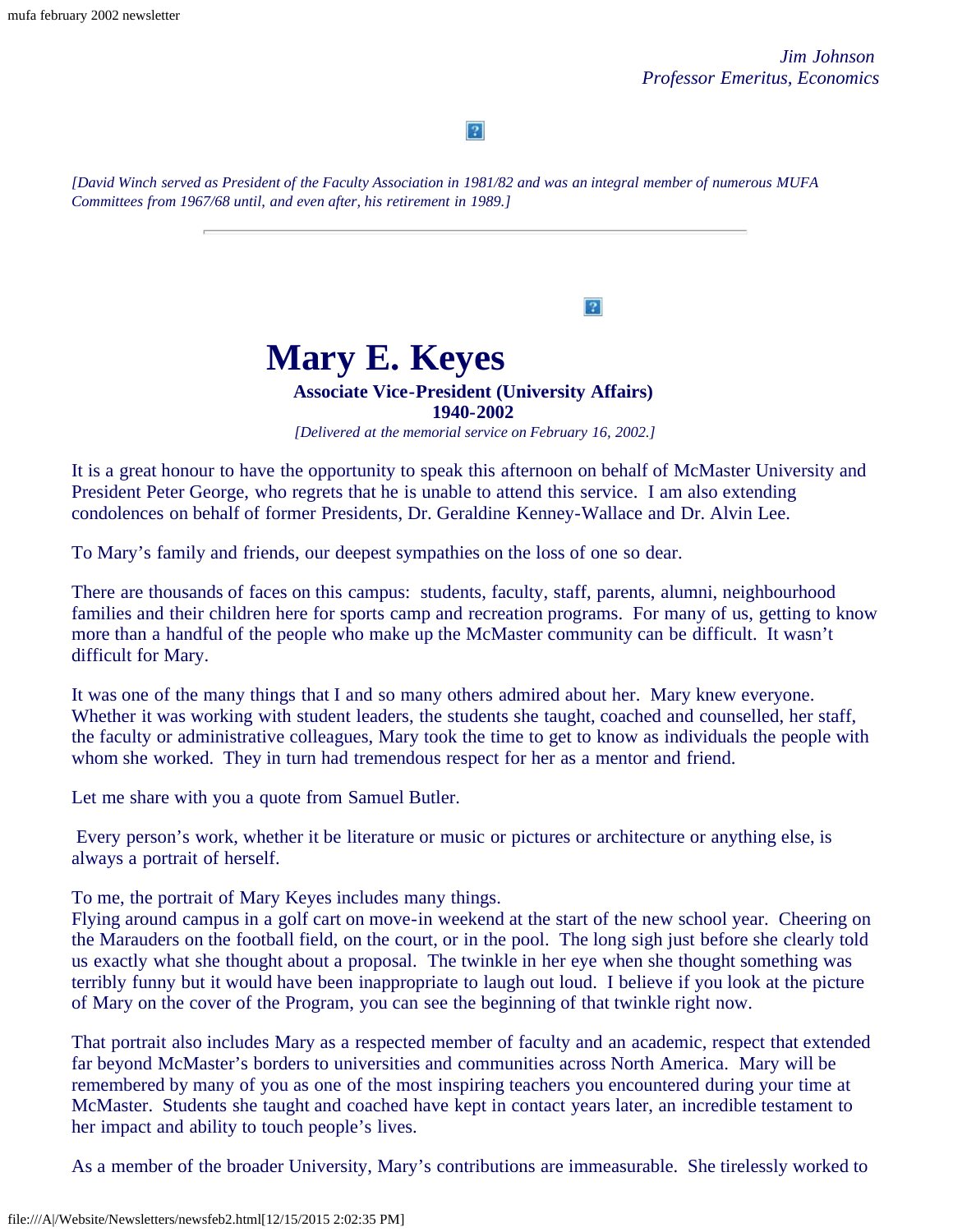ensure that student concerns and interests were at every table. Her counsel and input helped shape the University into an institution that is stronger and more compassionate. That legacy will not be forgotten.

Her diplomacy and concern for others also extended into the community. Neighbours knew they could call Mary with their concerns. Often she would visit them to try to resolve an issue. A resolution was not always possible but the community had tremendous respect for her willingness to always listen.

It would be easy for me to go on about the many ways Mary made a difference. But perhaps the refrain heard in many conversations around campus this week is enough. Mary was quite simply a good person and we are all fortunate to have known her.

> *Peter Sutherland Acting President, McMaster University*

 $\overline{?}$ 

# Introduces Corporate Membership Program with Goodlife Fitness

<span id="page-7-0"></span>The initial launch of OCUFA's Corporate Membership Program with Goodlife Fitness has been completed. However, all faculty and faculty association staff can still join. The rate below will cover the cost of an individual membership (taxes, card fees, initiation included) until November 15, 2002. This will ensure that everyone participating will be subject to renewal at the same time. If you are already a Goodlife member you can choose to transfer your current membership to take advantage of this corporate offer. However, three new members are needed for each existing member transferring to this promotion. If it is necessary, transferring current members will occur on a first-come, first-serve basis (determined by the date of the receipt of the cheque).

For the same additional amount of money, you are invited to extend this offer to one additional "significant other". THIS RATE IS NOT AVAILABLE AT THE CLUB LEVEL.

All memberships will begin on the 15th of the month in question and will be subject to renewal November 15, 2002. In order to provide sufficient time to process the cheques and have membership cards made up, your cheque must be delivered to Glen Copplestone by the first of the month in question. See the schedule below for the amount applicable for each month.

| For<br><b>Memberships</b><br>to Begin | <b>Cheque to be Amount*</b><br><b>Received by</b> | $\left\Vert$ (incl Tax) $\right\Vert$ |
|---------------------------------------|---------------------------------------------------|---------------------------------------|
| <b>March 15</b>                       | <b>March 1</b>                                    | \$170                                 |
| <b>April 15</b>                       | <b>April 1</b>                                    | 150                                   |
| <b>May 15</b>                         | May 1                                             | 125                                   |
| <b>June 15</b>                        | <b>June 1</b>                                     | 105                                   |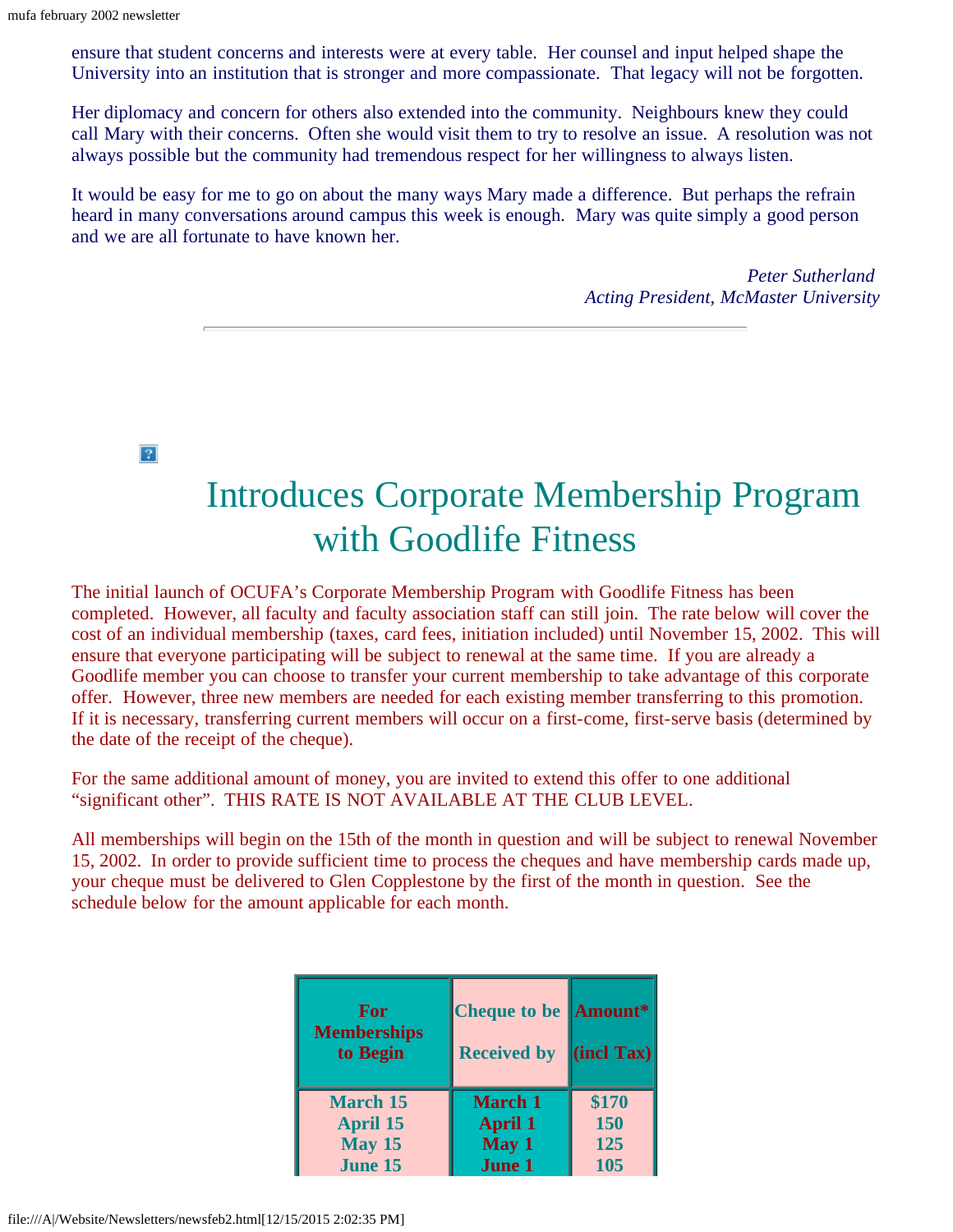| July 15             | <b>July 1</b>    | 85 |
|---------------------|------------------|----|
| <b>August 15</b>    | <b>August 1</b>  | 65 |
| <b>September 15</b> | September 1      | 45 |
| <b>October 15</b>   | <b>October 1</b> | 25 |

*\* A significant other may join with you with each of you paying the same fee as indicated in the table.*

Return the following information for each applicant to Glen Coppleston, Vice President OCUFA, c/o King's College, 266 Epworth Avenue, London, Ontario N6A 2M3. Cheques should be made payable to OCUFA.

| Are you currently a Goodlife Member? VES NO |
|---------------------------------------------|
| If yes, Membership Number:                  |
| (to forward membership cards)               |
|                                             |
|                                             |

<span id="page-8-0"></span>Postal Code: \_\_\_\_\_\_\_\_\_\_\_\_\_\_\_\_\_\_\_\_\_\_\_\_\_\_\_\_\_\_\_\_\_\_\_

**Lorraine Allan and John Weaver will represent MUFA on the joint Faculty Association/Senate Committee to review the Guidelines for the Implementation of Load Teaching in Part-time Degree Studies. If appropriate, the Committee will formulate revisions to the Guidelines for discussion and approval by both the Faculty Association and the Senate.**

# **Looking for a Financial Advis or**

**As a result of the imminent pension surplus distribution, the MUFA Office has received many calls from people interested in obtaining the services of a financial advisor. While we are unable to make any recommendations, we have put two links on our web page which you might find interesting: a recent article by Rob Carrick in the Globe & Mail and discussions about Financial Advisors by Canada's Mutual Fund Resource Centre. Just go to [www.mcmaster.ca/mufa](http://www.mcmaster.ca/mufa) and look under "What's New".**